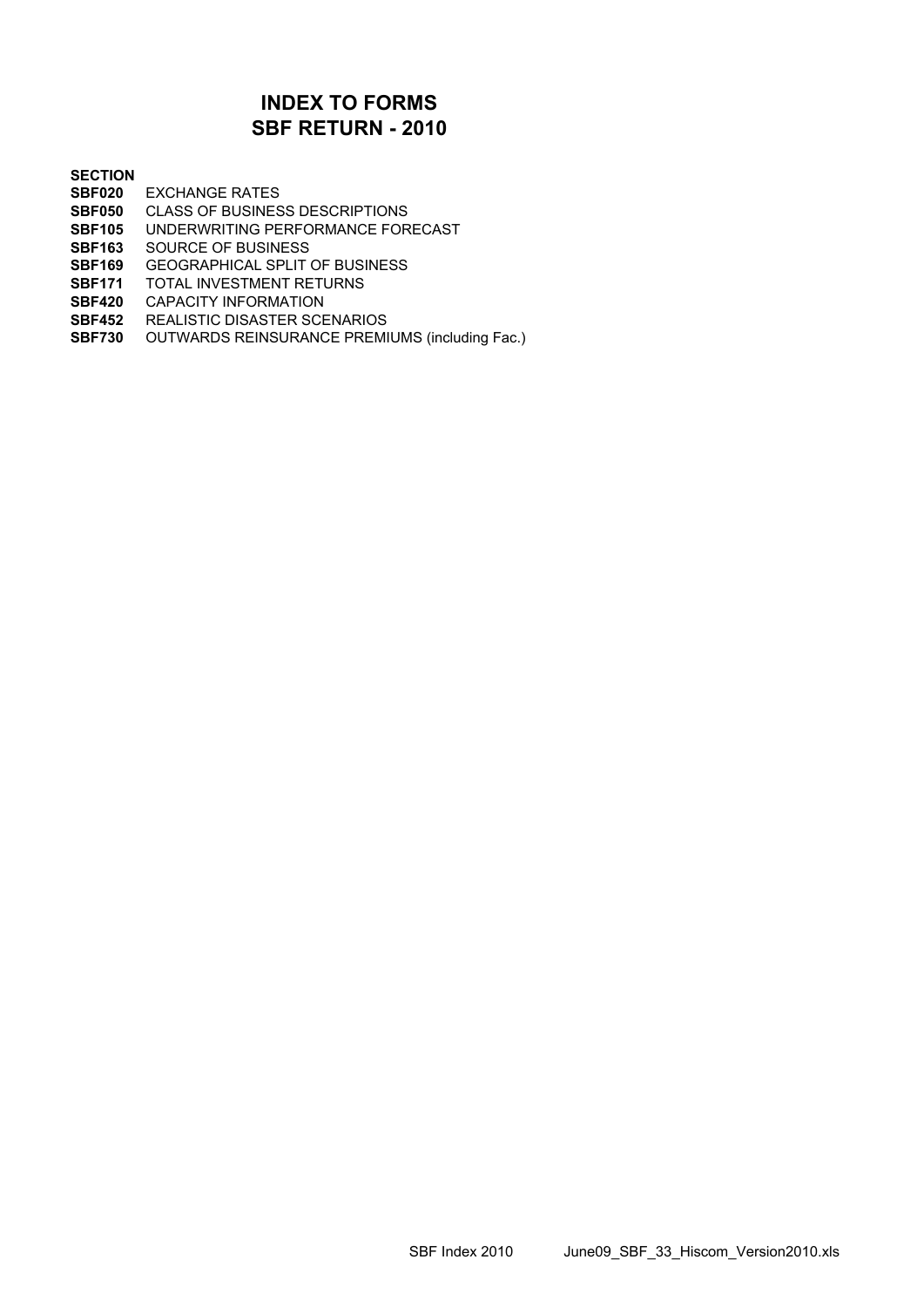# **FRANCHISE PERFORMANCE MANAGEMENT SYNDICATE BUSINESS FORECAST REPORTING PACK**

| <b>Syndicate</b>           | 33            |
|----------------------------|---------------|
| <b>Year of Account</b>     | 2010          |
| <b>Managing Agent</b>      | <b>Hiscox</b> |
| <b>Managing Agent Code</b> | 1915C         |

| 33     |
|--------|
| 2010   |
| Hiscox |
| 1915C  |

| <b>Currency</b> | <b>Plan Rate of Exchange for 2010</b> |
|-----------------|---------------------------------------|
| <b>GBP</b>      |                                       |
| CAD             | 1.80                                  |
| <b>EUR</b>      | 1.08                                  |
| USD             | 1.50                                  |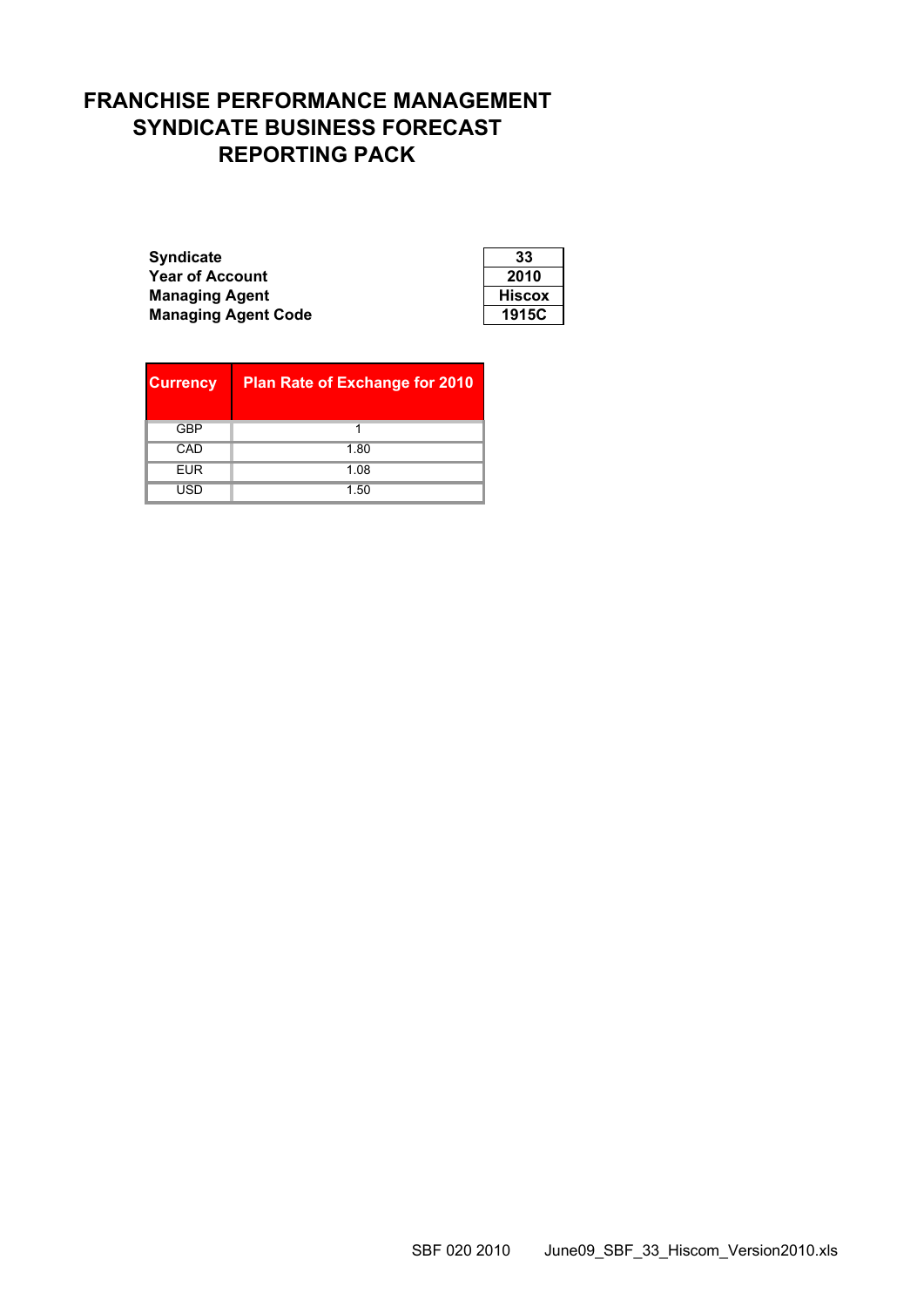### **050 CLASS OF BUSINESS DESCRIPTIONS**

| <b>Class of Business Name</b>   |
|---------------------------------|
| Marine & Non Marine Reinsurance |
| Non Marine Liability            |
| Marine                          |
| <b>Property Binders</b>         |
| Political Risk & Terrorism      |
| Accident & Health               |
| Household                       |
| Whole Account Reinsurance       |
| тмт                             |
| <b>Property Major Risk</b>      |
| Fine Art & Specie               |
| Aerospace                       |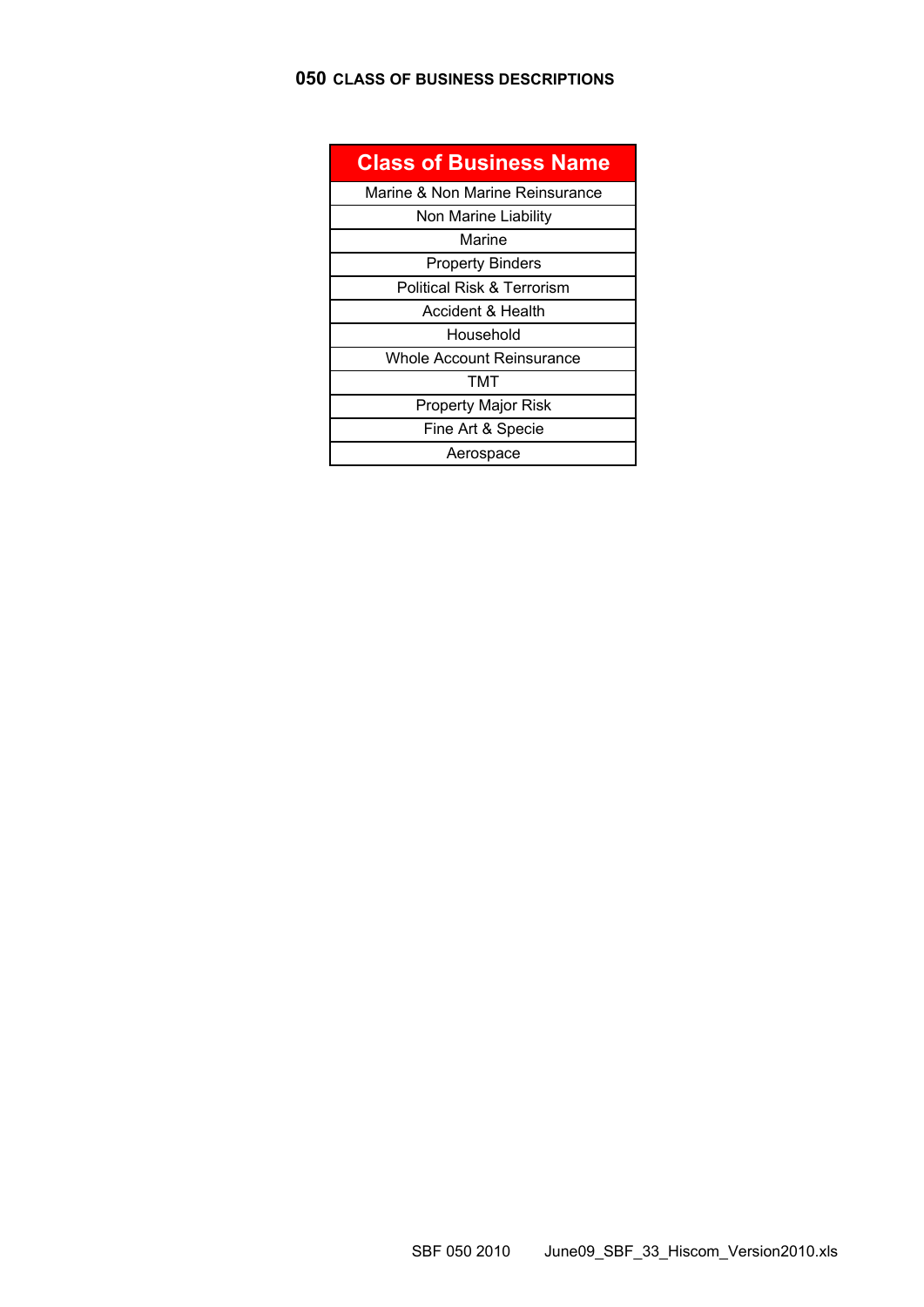## **105 UNDERWRITING PERFORMANCE FORECAST BY PURE YEAR OF ACCOUNT AT ULTIMATE 2010 Syndicate 33**

|                                      | <b>CNV</b>                    |
|--------------------------------------|-------------------------------|
| <b>Class of Business Description</b> | <b>Gross premiums written</b> |
| Marine & Non Marine Reinsurance      | 280,381,999                   |
| Non Marine Liability                 | 52,211,671                    |
| Marine                               | 129,471,949                   |
| <b>Property Binders</b>              | 78,756,068                    |
| Political Risk & Terrorism           | 65,012,064                    |
| <b>Accident &amp; Health</b>         | 85,135,353                    |
| Household                            | 83,827,548                    |
| <b>Whole Account Reinsurance</b>     | 114,859,154                   |
| <b>TMT</b>                           | 29,168,868                    |
| Aerospace                            | 13,943,014                    |
| <b>Property Major Risk</b>           | 66,832,131                    |
| Fine Art & Specie                    | 38,142,133                    |
| <b>Total</b>                         | 1,037,741,951                 |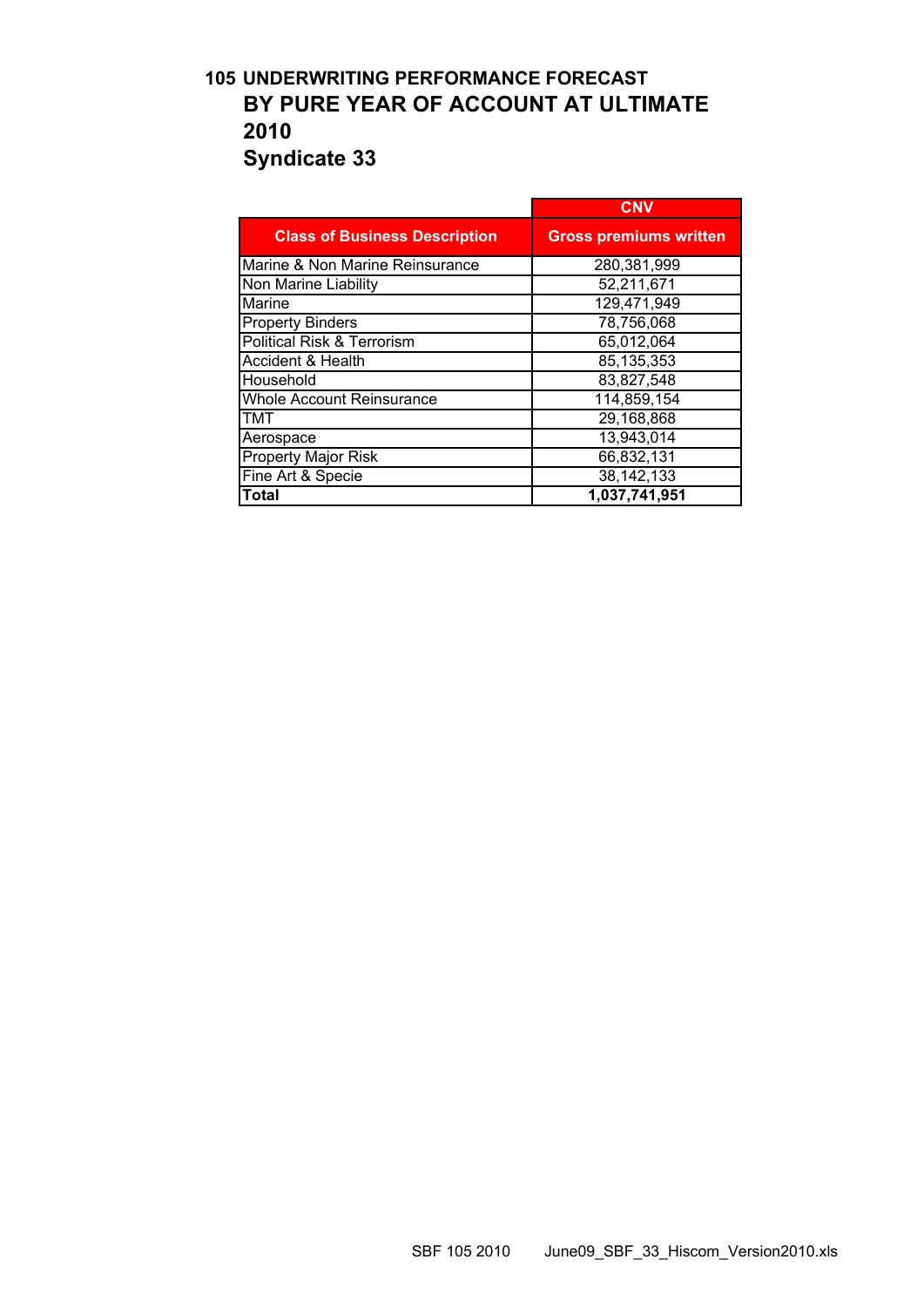### **163 SOURCE OF BUSINESS BY PURE YEAR OF ACCOUNT AT ULTIMATE 2010 CURRENCY CURRENCY CNV Syndicate 33**

#### **1) Forecast of gross premiums written**

|                | <b>DIRECT</b>                                              |               |
|----------------|------------------------------------------------------------|---------------|
|                | <b>Binding Authority, Service Companies and Line Slips</b> |               |
|                | 1 Binding Authorities delegated outside the Managing Agent | 226,420,871   |
|                | 2 Service Companies                                        | 48,969,831    |
| 3 <sup>1</sup> | Lineslips                                                  | 32,471,127    |
|                | 4 Other Direct Business                                    | 256,056,049   |
|                | <b>REINSURANCE</b>                                         |               |
|                | 5 Facultative                                              | 63,645,836    |
| 6              | <b>Treaty Proportional</b>                                 | 58,928,967    |
|                | 7 Excess of Loss                                           | 330.014.906   |
|                | 8 Stop Loss                                                | 21,234,364    |
|                |                                                            |               |
|                | $9$ TOTAL (Sum 1 to 8)                                     | 1.037.741.951 |

**2)**

**Brokers anticipated to provide in excess of 5% of the forecast gross premiums written together with the % of income expected from each.** 

| <b>Broker Name</b>                    | $\%$  | <b>Gross premiums written</b> | <b>Business</b><br>arrangement fees<br>payable |
|---------------------------------------|-------|-------------------------------|------------------------------------------------|
|                                       |       |                               |                                                |
| AON/554 Aon Ltd                       | 0.24% | 2,723,629                     | $\mathbf 0$                                    |
| AGL/676 Aon Ltd                       | 5.75% | 64,308,713                    |                                                |
| AON/823 Aon Ltd                       | 9.52% | 106,502,572                   | $\overline{0}$                                 |
| ABR/875 Benfield Ltd                  | 5.41% | 60,533,670                    | $\mathbf 0$                                    |
| ABR/1108 Benfield Ltd                 | 1.95% | 21,804,213                    | $\mathbf{0}$                                   |
| ABR/1125 Benfield Ltd                 | 0.08% | 872,831                       | $\mathbf 0$                                    |
| AON/1907 Aon Benfield Italia S.p.A.   | 0.09% | 1,024,665                     | 0                                              |
| MSH/381 Marsh Ltd                     | 0.14% | 1,558,111                     | 0                                              |
| LRM/460 Marsh Ltd                     | 0.04% | 495,306                       | $\mathbf{0}$                                   |
| CTB/509 Marsh Ltd                     | 4.88% | 54,555,537                    | $\mathbf 0$                                    |
| BB /578 Marsh Ltd                     | 0.04% | 449,978                       | 0                                              |
| BRE/775 Marsh Ltd                     | 9.20% | 102,995,702                   | $\mathbf 0$                                    |
| WIN/961 Marsh Ltd                     | 0.02% | 214,526                       | $\mathbf 0$                                    |
| MIL/621 Miller Insurance Services Ltd | 7.16% | 80,161,384                    | 0                                              |
| WIL/576 Willis Limited                | 8.40% | 93,978,413                    | $\mathbf 0$                                    |
| WLM/801 Willis Limited                | 0.76% | 8,468,518                     | $\overline{0}$                                 |

**3) % of gross premiums written expected from the following sources:**

| Source of business | <b>%</b> | <b>Gross premiums written</b> |
|--------------------|----------|-------------------------------|
| Consortium         | 0.00%    |                               |
| Website            | 0.29%    | 3,000,000                     |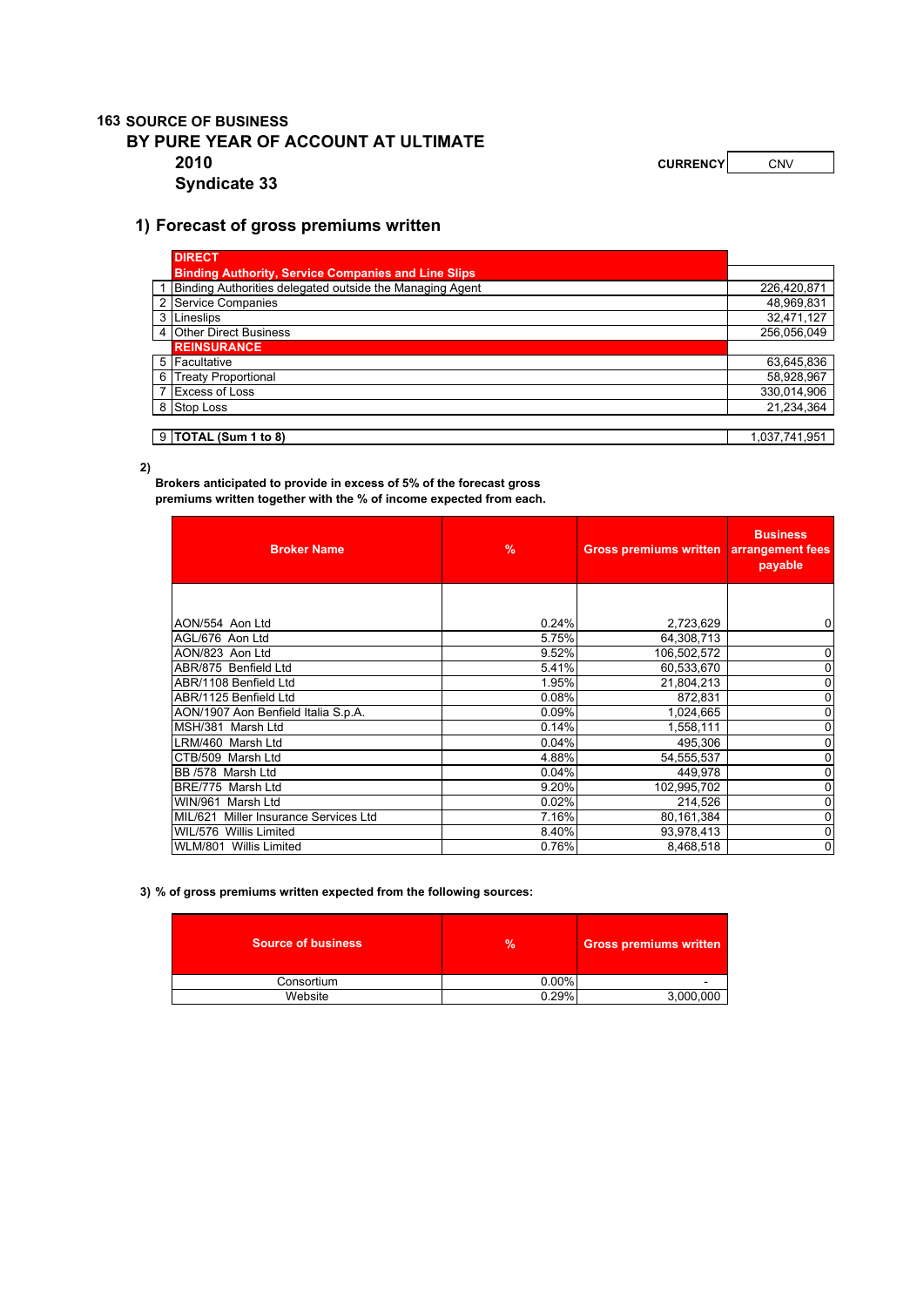### **169 GEOGRAPHICAL SPLIT OF BUSINESS BY PURE YEAR OF ACCOUNT AT ULTIMATE**

by domicile of risk

**2010 CURRENCY** CNV

**Syndicate 33**

| <b>Region</b>                 | <b>Gross</b><br><b>Premiums</b><br><b>Written</b> | % of Total<br><b>Gross</b><br><b>Premiums</b><br><b>Written</b><br>% |
|-------------------------------|---------------------------------------------------|----------------------------------------------------------------------|
| <b>Americas</b>               |                                                   |                                                                      |
| South America                 | 6,890,391                                         | 0.7%                                                                 |
| North America                 | 483,894,377                                       | 46.6%                                                                |
| <b>Central America</b>        | 9,549,454                                         | 0.9%                                                                 |
| Caribbean                     | 6,649,644                                         | 0.6%                                                                 |
| <b>Asia Pacific</b>           |                                                   |                                                                      |
| South Asia                    | 2,513,747                                         | 0.2%                                                                 |
| Oceania                       | 8,251,947                                         | 0.8%                                                                 |
| East Asia                     | 12,455,996                                        | 1.2%                                                                 |
| Central Asia                  | 3,397,879                                         | 0.3%                                                                 |
| <b>Europe</b>                 |                                                   |                                                                      |
| Western Europe (excl. UK)     | 37,975,007                                        | 3.7%                                                                 |
| UK                            | 31,195,005                                        | 3.0%                                                                 |
| Central & Eastern Europe      | 11,892,249                                        | 1.1%                                                                 |
| <b>Middle East and Africa</b> |                                                   |                                                                      |
| Northern Africa               | 1,599,844                                         | 0.2%                                                                 |
| <b>Middle East</b>            | 11,222,338                                        | 1.1%                                                                 |
| Central & Southern Africa     | 10,710,874                                        | 1.0%                                                                 |
| Worldwide                     | 399,543,199                                       | 38.5%                                                                |
| <b>Total</b>                  | 1,037,741,951                                     |                                                                      |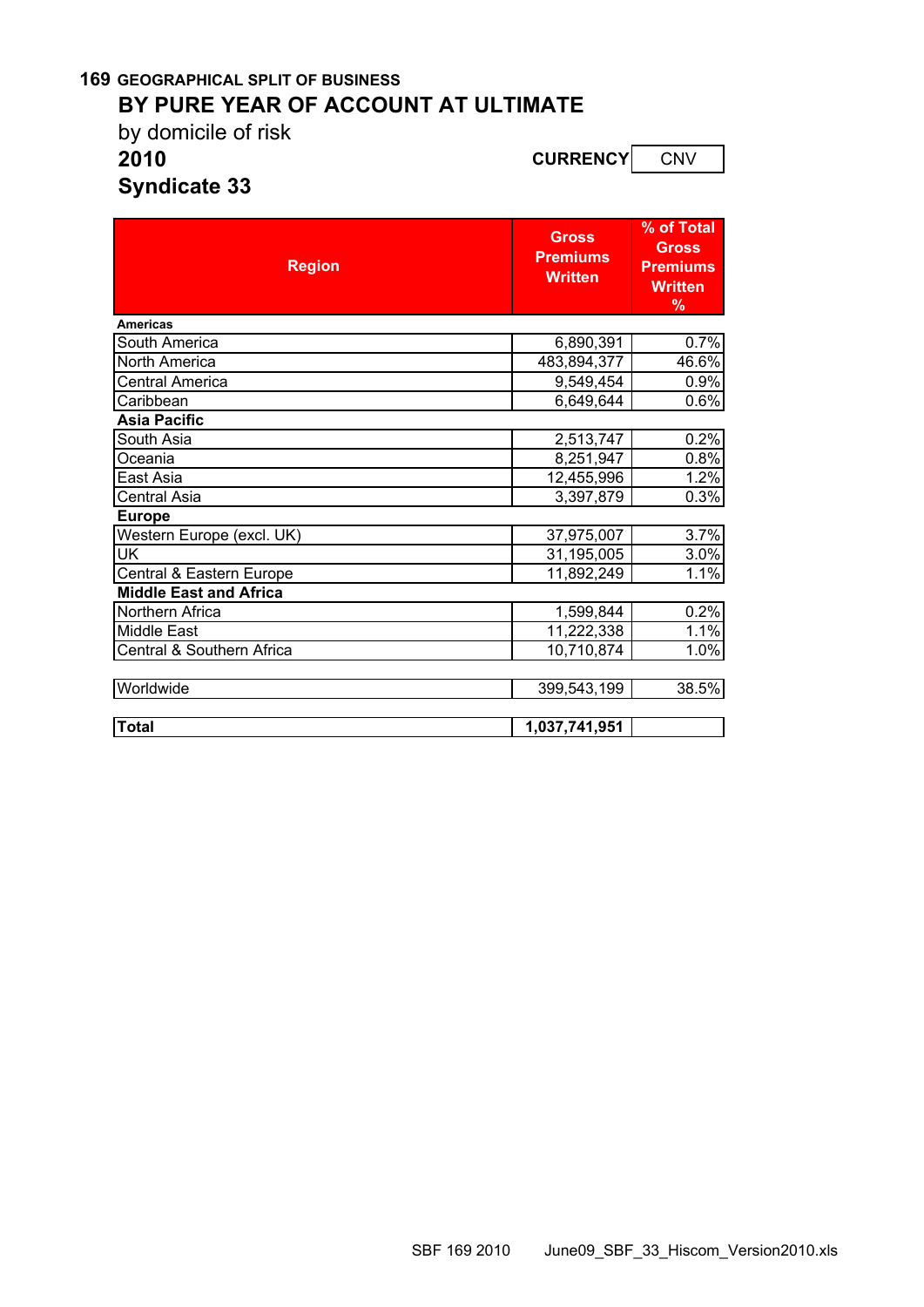### **171 TOTAL INVESTMENT RETURNS**

| <b>CALENDAR YEAR</b> | 2010 |
|----------------------|------|
| <b>Syndicate 33</b>  |      |

|--|--|--|

|                                      | <b>CNV</b> | GBP          | USD              |
|--------------------------------------|------------|--------------|------------------|
| <b>Investment return</b>             | 36,000,000 | 10,000,000   | 37,440,000       |
|                                      |            |              |                  |
|                                      |            | Return Range |                  |
| <b>Investment Manager</b>            | From       | To           |                  |
|                                      | (%)        | (%)          | CCY              |
| AllianceBernstein Ltd                | 1.50%      | 3.50%        | Sterling         |
| AllianceBernstein Ltd                | 1.50%      | 3.50%        | Euro             |
| <b>Wellington Management Company</b> | 1.50%      | 3.50%        | <b>US Dollar</b> |
| <b>UBS Global Asset Management</b>   | 1.00%      | 3.00%        | Can Dollar       |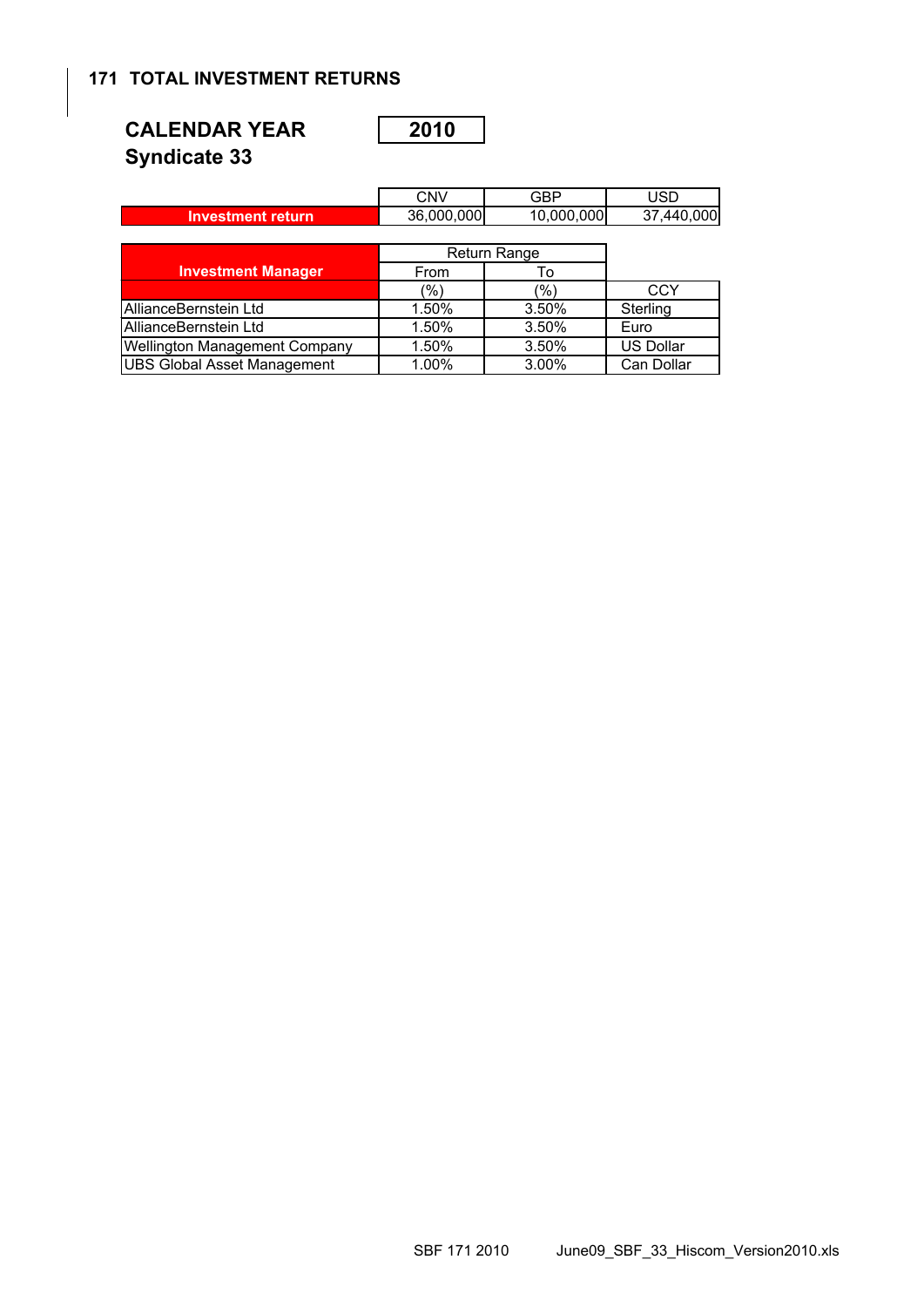# **2010 CURRENCY** CONV **Syndicate 33**

|                                  | <b>Estimated</b> |                     |
|----------------------------------|------------------|---------------------|
| <b>Capital Provider Category</b> | <b>Level of</b>  | <b>New Capacity</b> |
|                                  | <b>Support</b>   |                     |
| <b>Aligned Corporate</b>         | 725,000,000      | 181,250,000         |
| Other direct corporate           | 3,133,333        | 783,333             |
| Members' Agent - MAPA            | 51,333,333       | 12,833,333          |
| Members' Agent - Non MAPA        | 220,533,334      | 55,133,334          |
| QQS Capacity                     | 51,624,442       |                     |
| <b>Total Capacity</b>            | 1,051,624,442    | 250,000,000         |

**Aligned (members controlled by the Managing Agent) Member** 

| Member<br><b>Number</b> | Member Name                           | Syndicate <sup>®</sup><br><b>Participation</b> |
|-------------------------|---------------------------------------|------------------------------------------------|
| 053493DI                | Hiscox Dedicated Corporate Member Ltd | 725,000,000                                    |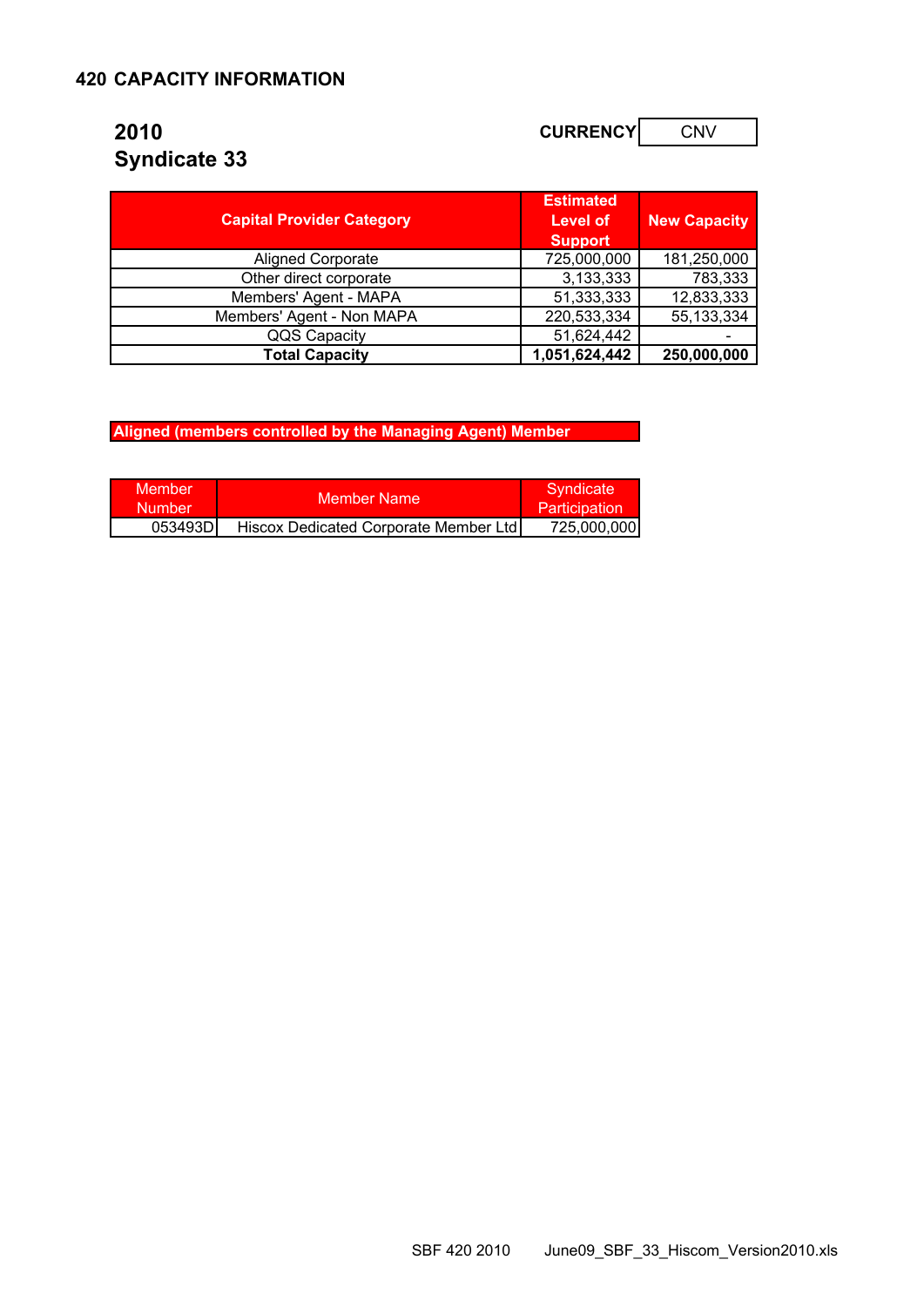# **Syndicate 33 Reporting Year of Account 2010**

|                                                                  | <b>CNV</b>        |                  |                   |
|------------------------------------------------------------------|-------------------|------------------|-------------------|
| <b>Realistic Disaster Scenario Event</b>                         | <b>Gross Loss</b> | <b>Net Loss</b>  | <b>Final Loss</b> |
| Two Events - North East Windstorm                                | -466,332,000      | $-125, 105, 574$ | -136,108,293      |
| Two Events - Carolinas Windstorm                                 | -461,938,745      | -120,992,233     | $-101,980,081$    |
| Florida Windstorm - Miami Dade                                   | -460,598,334      | -115,932,549     | -126,627,636      |
| Florida Windstorm - Pinellas                                     | -565,053,369      | $-168,212,585$   | $-174,008,454$    |
| Gulf of Mexico Windstorm - Major Hurricane landing in Galveston, |                   |                  |                   |
| Texas                                                            | -475,029,281      | -108,436,538     | $-120,275,498$    |
| European Windstorm - Central Track                               | $-244, 333, 569$  | $-121, 155, 227$ | -118,728,952      |
| Japanese Typhoon - Based on Isewan                               | $-170,773,757$    | $-105,539,515$   | -102,386,563      |
| California Earthquake - Los Angeles                              | -459,802,768      | $-99,047,067$    | -120, 127, 656    |
| California Earthquake - San Francisco                            | -477,972,042      | -107,719,023     | $-125,944,017$    |
| New Madrid Earthquake - ESS Event                                | -414,873,740      | $-102,516,220$   | -118,159,649      |
| New Madrid Earthquake - RDS Event                                | -221,695,088      | $-85,667,983$    | $-89,858,463$     |
| Japanese Earthquake - Based on 1923 Great Kanto Earthquake       | -303,035,586      | -147,986,322     | -154,998,875      |
| <b>UK Flood - Thames Flood RDS Event</b>                         | $-154,518,588$    | $-86,239,322$    | $-84,211,952$     |
| Terrorism - Rockefeller Center                                   | $-140,551,771$    | $-74,508,519$    | $-72,038,079$     |
| Terrorism - Exchange Place                                       | $-124,004,548$    | $-69,698,981$    | $-67,228,541$     |
| Marine - Marine Collision in Prince William Sound                | $-82,325,250$     | $-30,532,416$    | $-35,985,412$     |
| Marine - Sunk/Damaged Cruise Liner                               | $-91,242,569$     | $-31,183,458$    | $-37,139,072$     |
| Loss of Major Complex - To be specified by syndicate             | $-90,538,256$     | $-36, 197, 917$  | $-39,019,435$     |
| Aviation Collision - To be specified by syndicate                | $-67, 139, 608$   | $-60,941,692$    | -57,309,899       |
| Satellite Risk - Generic Defect                                  | $-15, 152, 496$   | $-5,507,751$     | $-5,507,751$      |
| Satellite Risk - Proton Flare                                    | $-6,625,924$      | $-2,534,878$     | $-2,534,878$      |
| Liability - Professional Lines - To be specified by syndicate    | $-17,358,906$     | $-17,358,906$    | $-17,358,906$     |
| Political Risks - South East Asia                                | $-51,384,141$     | $-51,384,141$    | $-51,384,141$     |
| Political Risks - Middle East                                    | $-10,289,472$     | $-10,289,472$    | $-10,289,472$     |
| Political Risks - South America                                  | $-7,590,612$      | $-7,590,612$     | $-7,590,612$      |
| Political Risks - Turkey                                         | $-25,401,719$     | $-25,401,719$    | $-25,401,719$     |